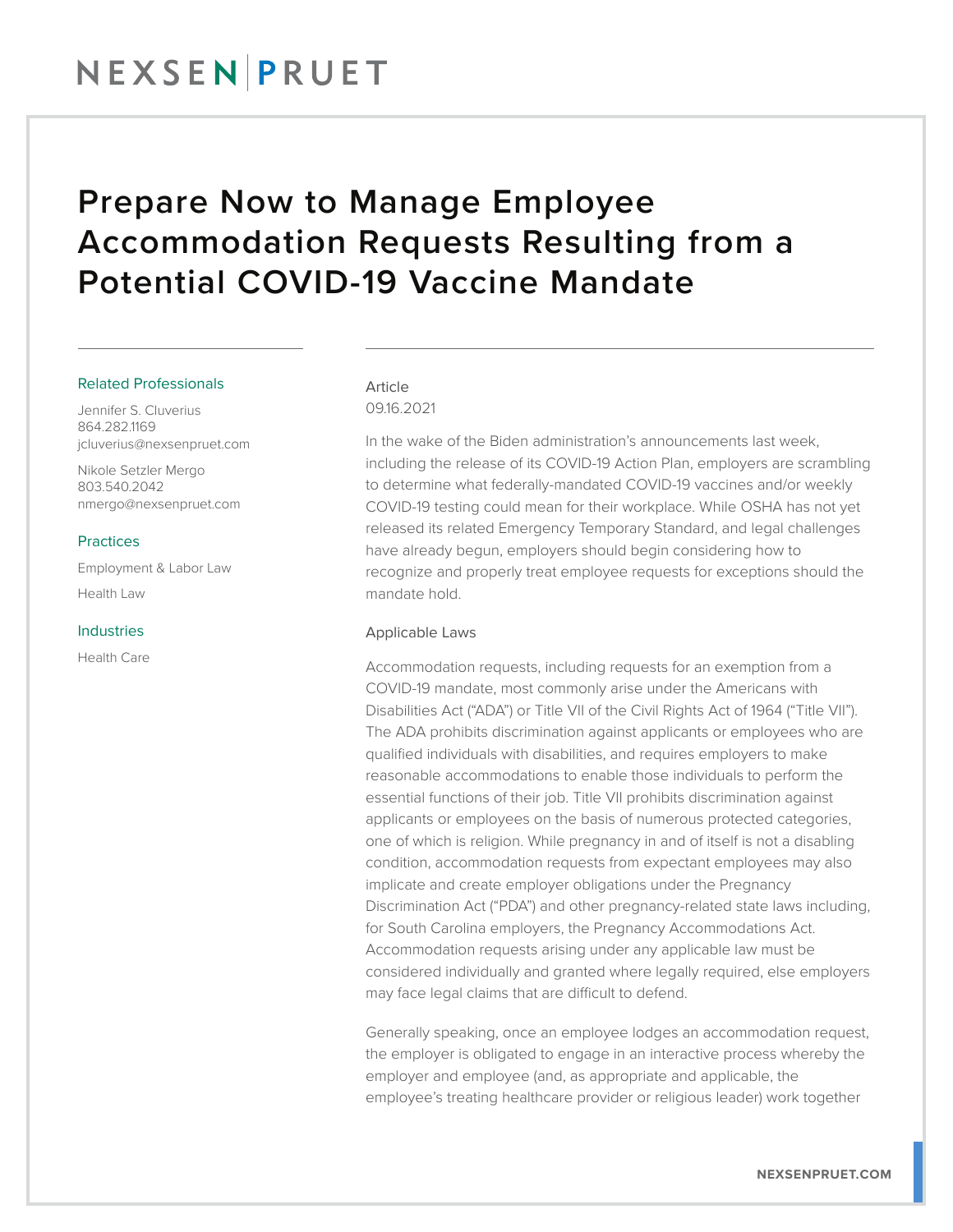# NEXSEN PRUET

collaboratively to assess whether the request is a reasonable or will pose undue hardship on the employer, and whether a different type of accommodation may be equally as effective and cause the employer less hardship. Employees are not necessarily entitled to the specific accommodation(s) they request, and employers may offer effective alternatives.

Managing accommodation requests appropriately in accordance with applicable law is an area rife with potential legal pitfalls for employers, many of whom rely on managers who are ill-equipped to identify, much less appropriately manage, incoming employee requests. Mishandling these requests can result in protracted litigation and substantial liability for an employer.

#### Disability and Health-Based Accommodation Requests

Some applicants and employees have a health-related reason including, without limitation, a disability of some sort, which prevents them from receiving the COVID-19 vaccine. In such circumstances, these individuals may request and are potentially entitled to, an exemption from a vaccine mandate. Such situations may arise where an individual has had previous allergic or immediate hypersensitivity reactions to other vaccines, and/or a component of the COVID-19 vaccine or have recently had COVID, resulting in the necessity of a waiting period prior to vaccination. Alternatively, certain disabling health conditions may result in a treating healthcare provider recommending that certain applicants or employees not receive the COVID-19 vaccine. Such is the case with certain immuno-compromised individuals including, without limitation, those suffering from auto-immune disorders.

The ADA is very specific about what evidence of an alleged disability an employer may seek in follow-up to an accommodation request. Generally speaking, employers are entitled to direct the employee to obtain documentation from an appropriately qualified treating healthcare provider that describes the nature of the employee's impairment, what life activity or activities the impairment substantially limits, the duration of the impairment and the need for an accommodation, and the extent to which the impairment or health condition conflicts with the vaccination requirement. While employers may direct that employees aid them in obtaining clarification regarding information submitted by the employee's healthcare provider that is unclear or incomplete, an employer should use caution when seeking such clarification directly, so as not to exceed the scope of the necessary information. In the event an employer legitimately determines throughout the course of the interactive process that an individual is not a qualified individual with a disability, or that it cannot provide an accommodation to the employee without incurring undue hardship, the employer may deny the employee's accommodation request. Undue hardship for purposes of the ADA requires that an employer demonstrate that a particular accommodation would cause significant difficulty or expense – a very high burden that is carefully weighed and examined by courts.

Employers may also consider denying a disabled individual's accommodation request in the event she or he poses a direct threat to the health and safety of others in the workplace. This is an individualized and situation-specific assessment, during which the employer must assess the duration of the potential risk; the nature and severity of potential harm and the likelihood that it will occur; and whether the potential harm is imminent. However, even with all of these factors present, employers may not necessarily deny an accommodation requested, including a vaccine mandate exemption request. Employers must instead assess whether other accommodations could eliminate or reduce that risk including, without limitation, weekly or bi-weekly testing, mandatory masking, remote work, and social distancing. Employers will be hard-pressed to maintain that there is no other reasonable accommodation to the vaccine mandate in the event an employee seeks a legitimate, legally protected disability-based exemption.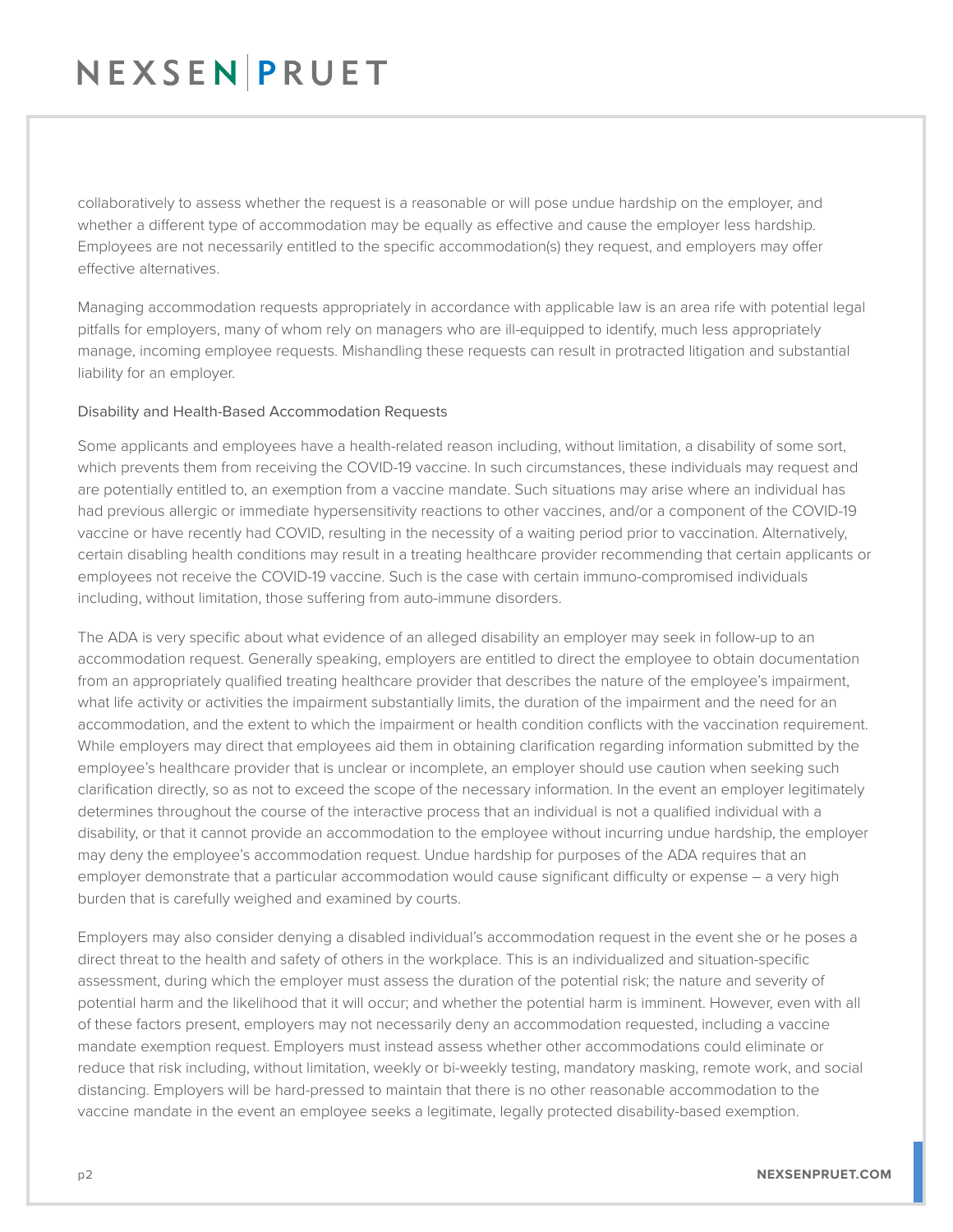## NEXSEN PRUET

#### Religious-Based Accommodation Requests

The EEOC defines "religion" broadly under Title VII, and employers are required to provide reasonable accommodations for employee's sincerely held religious beliefs, observances, or practices. The EEOC also notes that, for purposes of Title VII, "religion" does not just include traditional, organized religions (i.e. Christianity, Judaism, Islam, Hinduism, and Buddhism), but also religious beliefs that are new, uncommon, not part of a formal church or sect, only subscribed to by a small number of people, or that seem illogical or unreasonable to others. Religious beliefs can even include non-theistic moral or ethical beliefs as to what is right and wrong which are sincerely held with the strength of traditional religious views. Courts generally resolve doubts regarding whether particular beliefs are religious by finding that they are; however, social, political or economic philosophies and mere personal preferences do not qualify. Because the determination regarding whether a certain practice or belief is religious in nature is accomplished through assessing the employee's personal motivations, religious-based accommodation requests are notoriously difficult for employers to analyze.

One type of religious accommodation that an employee may seek involves an exception to an employer's workplace policy mandating the COVID-19 vaccine. These requests may arise from an employee's sincerely held religious beliefs opposing abortion, as whether or not cells taken directly from, or derived from descendant cells of, aborted fetuses were used in the creation and/or testing of various COVID-19 vaccines is a hotly contested issue. Employees may also lodge other religious-based exemption requests due to their sincerely-held religious beliefs requiring a certain diet with which the contents of the COVID-19 vaccines do not comport.

Generally speaking, employers are entitled to request additional information from employees to substantiate a religious accommodation request, including in order to probe whether a belief is "sincerely held," provided an employer has a bona fide, objective doubt that this is the case. Because this assessment is highly subjective, employers should take caution before denying a religious-based accommodation request on the basis that the employer believes the professed belief is insincere. For example, employers may consider questioning whether an employee's religious belief is sincerely held where the employee submits a "canned" religious exemption request or certification from an online church that the employee has not historically attended, or that is seeking donations or membership in exchange for providing COVID-19 exemption request certifications. Employers should also note that Title VII's "undue hardship" burden on employers differs from that of the ADA, with Title VII requiring employers to show a reasonable accommodation in a given case poses more than a *de minimus* cost or burden.

#### What Employers Should Do Now

Employers should ensure that they have personnel policies in place that memorialize their compliance with the ADA, Title VII, the PDA, and other applicable laws, as well as their commitment to provide reasonable accommodations to qualified applicants and employees as may be required by those laws. The policies should set forth the procedure via which the employer expects its employees to submit an accommodation request, and provide details on how they should do so. Employers must bear in mind, however, that an employee is not necessarily required to follow this process in order to register an accommodation request under these laws. For example, if an employee expresses to his or her supervisor that an accommodation of some sort is needed (note that the employee does not even need to use the word "accommodation" in order to do so), the employer's legal obligations, including the requirement that the employer engage in an interactive process with the employee, may be triggered. As such, employers should ensure now that all supervisors and managers –not just their Human Resources personnel—are trained on the laws related to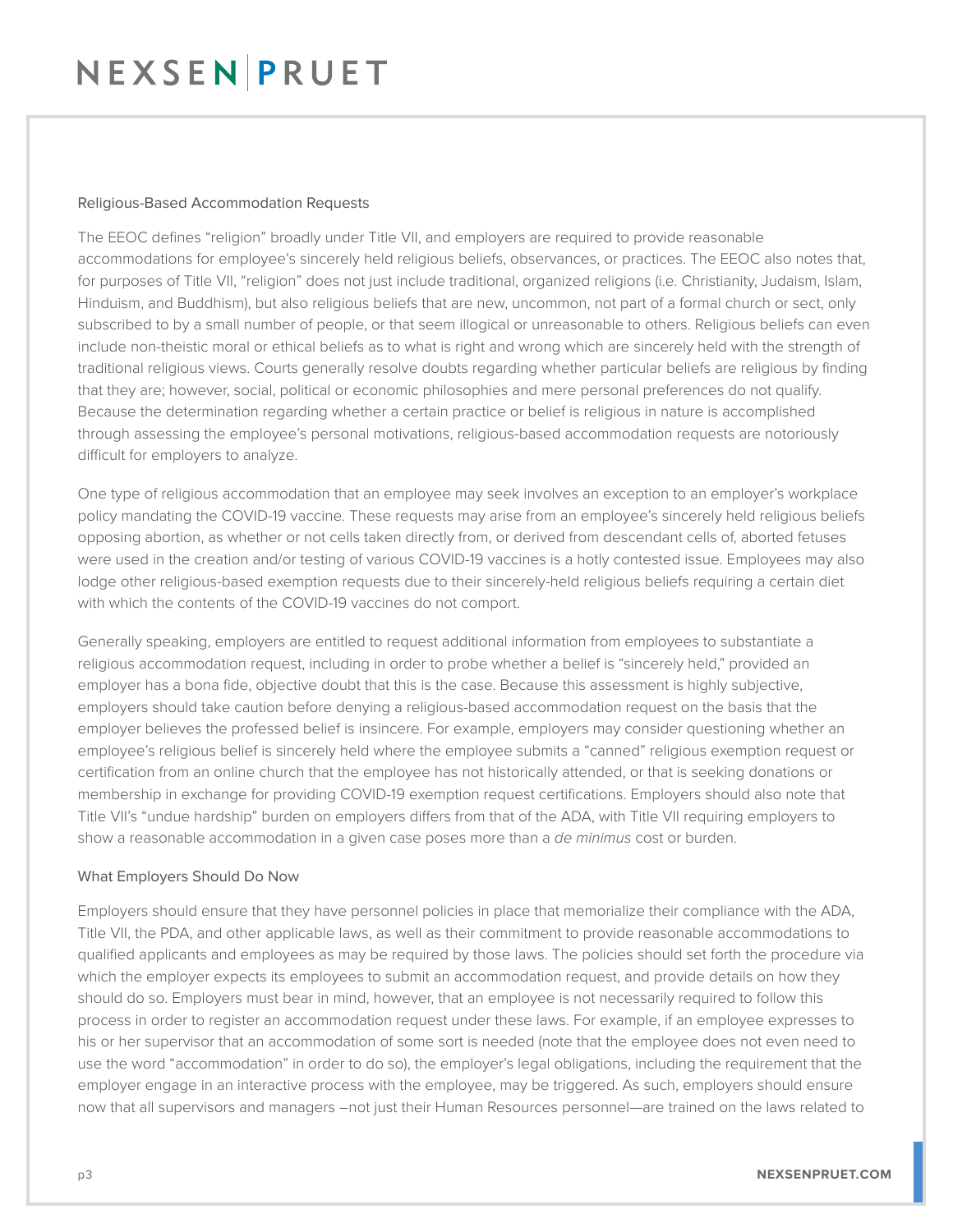# NEXSENPRUET

accommodation requests, how to recognize situations where an employee may be requesting an accommodation, and when and how to contact Human Resources for assistance.

Employers should also consider whether their application paperwork and/or process clearly informs applicants how to request an accommodation pre-employment. Critically, employers must ensure that their policies clearly prohibit retaliation against applicants and employees for having requested accommodations under applicable law, and assure employees that any medical information submitted in conjunction with an accommodation request will be kept in a confidential, restricted-access file separate and apart from the employee's personnel file. Employers should also review and update their existing job descriptions to ensure that they accurately document the essential functions of any given position. Supervisors can provide invaluable input in connection with such a review, given that they interact with and observe the specific duties that their employees actually perform on a daily basis.

Employers should also begin considering what might constitute an "undue hardship" in their workplace when it comes to unvaccinated employees. Bear in mind that an accommodation does not constitute an undue hardship simply because an employer says so. Rather, whether or not an undue hardship exists is a legal analysis that should involve input from the employer and the employer's attorneys. Undue hardship may be present in situations where an accommodation would be unduly costly, compromises workplace safety, decreases workplace efficiency, infringes on the rights of other employees, or requires other employees to do more than their fair share of potentially hazardous or burdensome work.

#### What Employers Should Do If the Mandate Holds

If the mandate holds, employers should anticipate an influx of accommodation requests seeking exceptions, and should designate and train an internal team of employees who will handle the requests. Working with their legal counsel, employers should develop a policy pertaining to the vaccine mandate, and create a set of forms customized to their particular business which lawfully probe an applicant or employee's accommodation request. This could include forms that gather information from an employee regarding the employee's particular health condition that triggered the accommodation request, or information regarding an employee's religious beliefs and why those beliefs would purportedly prohibit the employee from obtaining the vaccine.

As always, employers should maintain appropriate documentation related to accommodation requests, especially in those instances where they determine that a particular accommodation constitutes an undue hardship and the request is denied. Employers who ultimately grant an accommodation request are also lawfully permitted to revisit that decision in certain circumstances, including in the event the accommodation ultimately proves to pose an undue hardship on the business in practice.

In many instances, employers will be able to require employees who obtain a COVID-19 vaccine mandate exemption to comply with other requirements which may include regular COVID-19 testing, mask-wearing, working remotely or socially distanced from co-workers at all times, unpaid leave of absence, or job transfers. Employers should identify these alternative accommodations and options for keeping their workplace safe in the event they are legally required to grant a vaccine mandate exemption.

In sum, if handled improperly, the accommodation process can create substantial legal exposure for employers under numerous laws. Employers should begin planning and preparing now in an effort to position themselves to